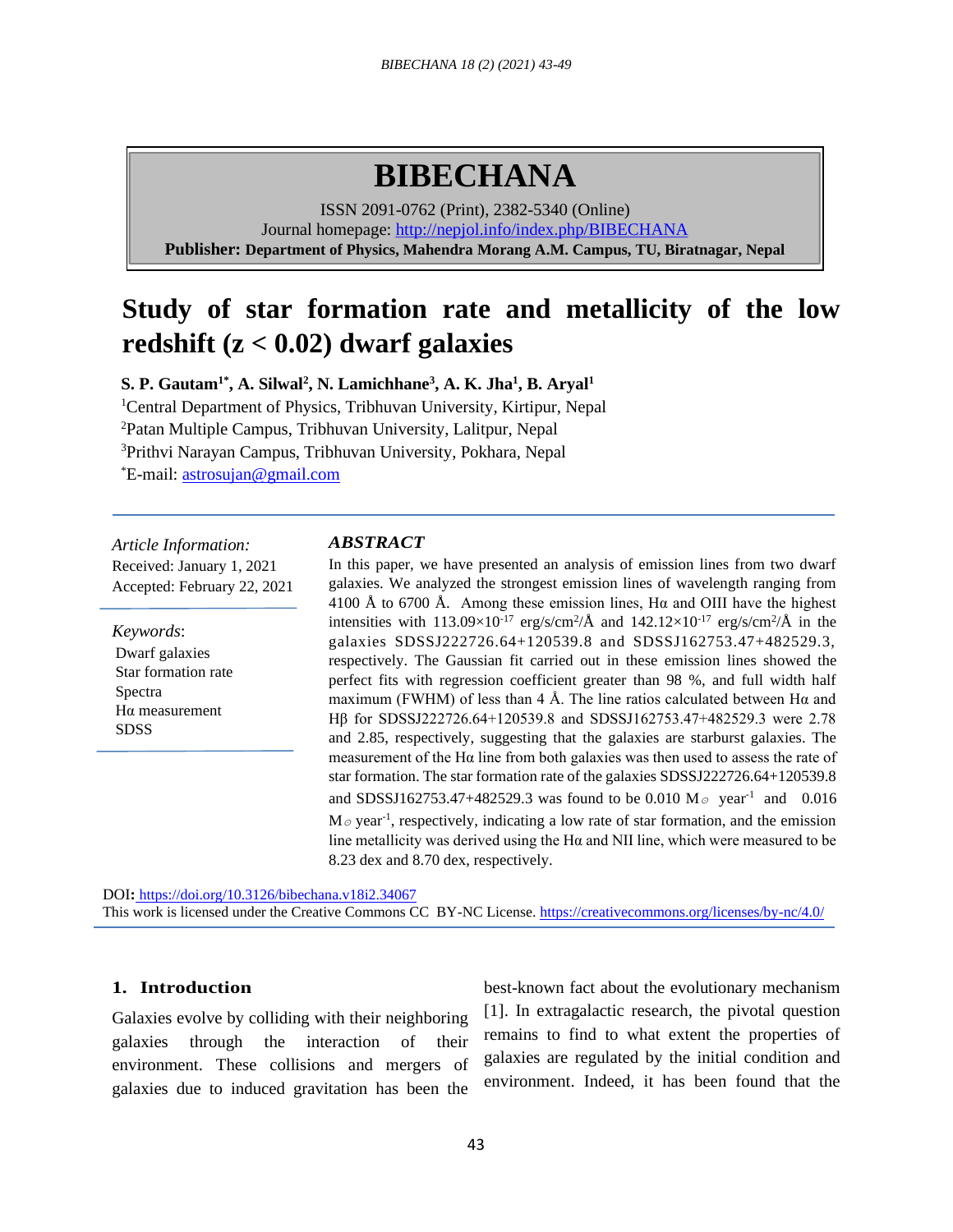evolution of galaxies relies heavily on their environment [2].

In understanding the evolution of the universe, studying the star formation rate in the universe or the individual galaxies can be essential knowledge. But in extragalactic astronomy, assessing the star formation and birth of a star is a difficult task [3]. The importance of star formation bursts in the low mass galaxies was not unlocked until the modeling of blue galaxies and interacting systems [4]. Our primary objective is the study of galaxy formation and evolution is to gain insight into the interaction between the gaseous and stellar components of the galaxies. So, Dwarf galaxies with low surface brightness but gas-rich, low-mass, low-metallicity are ideal for studying the rate of star formation, as it may give us an understanding of how gases turned into a star within that system that might imitate the early universes [5]. In addition, due to a simpler dynamic and morphological system than spiral galaxies, dwarf galaxies are considered the ideal laboratory for studying the formation of stars within the low gas surface density domain along with lower rotational shear rates [6].

While dwarf galaxies have received less attention than spiral galaxies and elliptical galaxies, they may have more cosmological importance. These dwarf galaxies are the most diffuse type of galaxies in our modern universe and are expected to be more than one in the past. As for Cold Dark Matter (CDM), dwarf galaxies are the first to yield after Big Bang and are often thought to be the residue of the building blocks of massive galaxies [7]. Dwarfs are the most dominant type of galaxies in the universe with relatively low mass and are the regular companion of other galaxies. They are often found in clusters of galaxies [8]. There are mainly three types of dwarf galaxies: i) Spheroidal; gas-poor dwarf which is not supporting any star formations, ii) irregulars; gas-rich dwarf which supports star formation but at relatively low rates, iii) starbursting dwarf; forming star at a surprising rate [9]. Blue Compact Dwarf (BCD) is known as an irregular dwarf since it has no uniform shape. The composition of BCD is comparable to the material type during the formation of the first stars in the early universe, making it an apt object to research and understand the process of formation of the primordial stars [10].

The paper is structured as follows: the sample chosen for this study is addressed in Section II. The methods of the study was presented in Section III. Section IV contains the result and discussion part. Finally, we have concluded our results in Section V.

### **2. Sample Selection**

We have taken two dwarf galaxies for our study namely SDSSJ222726.64+120539.8 and SDSSJ162753.47+482529.3. These galaxies are among the merging dwarf galaxies listed in the catalog of Paudel et al. [11]. SDSS J222726.64+120539.8 is positioned in the sky at R.A.: 22h 27m 26.64, Dec.: 12d 05m 39.8s with a redshift value 0.0118 whereas, SDSS J162753.47+482529.3 is located in the sky at RA.: 16h 27m 53.47s, Dec.: 48d 25m 29.3s with the redshift value 0.0134. The g  $&$  r band magnitudes of SDSSJ222726.64+120539.8 and SDSSJ162753.47+482529.3 are 15.68 & 15.65 mag, and 16.47 & 16.19 mag, respectively. The optical view of selected dwarf galaxies is shown in Figure 1. Figure 2 shows the SDSS optical spectrum of the galaxies, wavelength (for both galaxies) ranging from 4100  $\AA$  to 6700  $\AA$ . The strongest among all those emission lines are OIII and  $H\alpha$  in these galaxies distinctly.

#### **3. Methods**

We have analyzed the emission lines featured in the 2-D spectrum to study the properties such as line ratio, star formation rate, and metallicity of the dwarf galaxies. These images and spectrums were well-calibrated and no further reductions were required. The SDSS fibers had an arc diameter of 3 seconds. Therefore, these spectrums only cover the small area of these dwarf galaxies. We downloaded the spectrum data from the SDSS server [\(http://skyserver.sdss.org/dr14\)](http://skyserver.sdss.org/dr14). The observed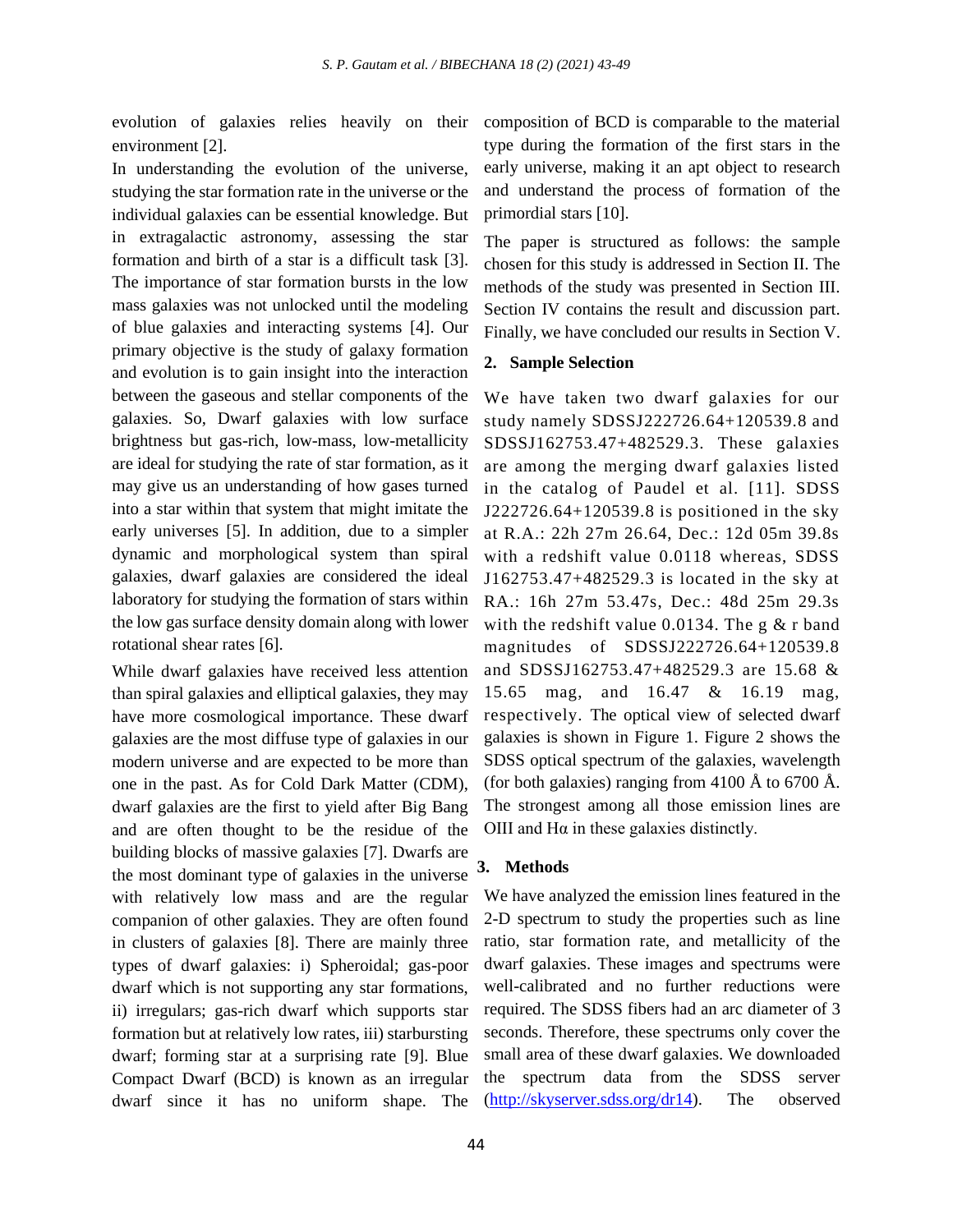emission lines from the spectrum were then studied using the software Origin8.5. The strongest emission lines, as shown in Figure 2, were then Gaussian fitted for the estimation of different statistical parameters. We also noted the parameter like FWHM, total flux, and best fits coefficients. In order to get an accurate corresponding flux of the emission line, we subtracted the continuum flux.





**Fig. 1**: Optical view of SDSS J222726.64+120539.8 (upper) and SDSS J162753.47+482529.3 (lower).



**Fig.2**: 2-D optical spectrum of SDSS J222726.64+120539.8 (upper) and SDSS J162753.47+482529.3 (lower) with several prominent emission lines.

The Gaussian function is defined as [12, 13]:

$$
f_G(x) = \frac{1}{\sqrt{2\pi\sigma^2}} e^{\frac{-(x-\mu)^2}{2\sigma^2}},
$$
 (1)

where, x,  $\mu$ , and  $\sigma$  are normal random variables, mean deviation, and standard deviation respectively.

The Gaussian fitting of each emission lines studied with higher intensities and their respective FWHM, offset, and regression coefficients were tabulated and discussed in the later section. FWHM is the value at which the dependent variable is equal to half of its maximum value. Kennticutt (1998) [4]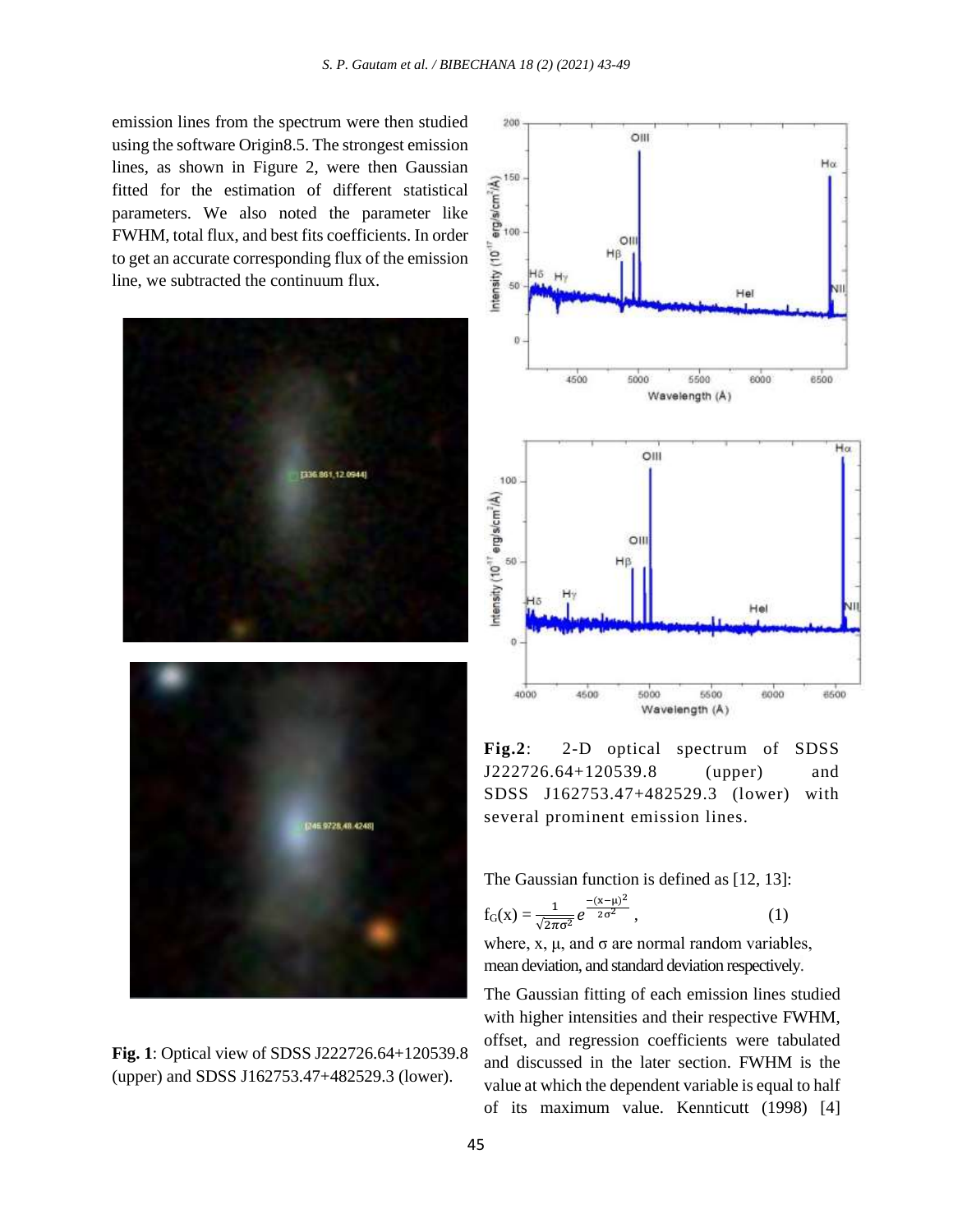obtained the qualitative estimation of total star formation (SFR) in the galaxies through photometry of coalescing Hα lines from a large sample of galaxies. The star formation rate can be calculated as:

SFR (M<sub>o</sub>year<sup>-1</sup>) = 
$$
7.9 \times 10^{-42}
$$
  $\Sigma$  L (H $\alpha$ ) (ergs s<sup>-1</sup>), (2)

where  $\Sigma L(H\alpha)$  is the total luminosity of the H $\alpha$  line after Gaussian fitting.  $\Sigma L(H\alpha) =$  Area of Gaussian fit  $\times$  10<sup>-17</sup>  $\times$  4 $\pi$ R<sup>2</sup> (ergs s<sup>-1</sup>). R is the radius of the sphere and is calculated as  $R = D \times 3.08 \times 10^{24}$  cm. Here, D is the luminosity distance the galaxy is from the earth which is calculated using the redshift value in Mpc [13].

We used a line ratio between Hα and NII to derive the emission line metallicity given by [14],  $12 + \log (O/H) = 8.743 + 0.462 \times \log (NII/H\alpha)$ , (3)

## **4. Results and Discussion**

Among the various methods used to estimate the rate of star formation, we have adopted the method of Hα measurement estimated by Kennicutt, 1998, easiest, commonly used method of SFR determination as it provides estimation of SFR rate from the Hα emission lines of the spectra of the galaxies. We have analyzed the Balmer series i.e., Hα, Hβ, Hγ, and Hδ, these lines are primarily associated with the gas-mass and star formation rate in the galaxies. The other strongest emission lines like HeI, OIII, OIII, and NII were also identified to study the chemical parameters of the galaxy. The OIII is doubly ionized oxygen. Figures 3 and 4 display the example of Gaussian fits of two emission lines i.e. Hα and NII for the galaxies SDSSJ222726.64+120539.8 and SDSSJ162753.47+482529.3, respectively. The red line displays the Gaussian distribution with the error bars in the Gaussian curve. We pointed out that the data observed and the Gaussian distribution are in close agreement, which suggests the effectiveness of the findings. In the same way, we made the Gaussian fit for other emission lines as well. Tables 1 and 2 list the entire identified element with the strongest emission lines. The noted emission lines are redshift calibrated to get the corresponding emitted

wavelength and are subjected to the baseline subtracted to get accurate flux. The Gaussian parameters of all eight Gaussian distributed emission lines are listed with their offset values. The average coefficient of regression was found to be 0.98.

#### **SDSS J222726.64+120539.8**



**Fig. 3**: Example of Gaussian fitting of two emission lines Hα (left) and NII (right) of the galaxy SDSSJ222726.64+120539.8.

From Table 1, we observed that the wavelength of 6564.63 Angstroms had the highest intensity of 113.09 x  $10^{-17}$  erg/s/cm<sup>2</sup>/Å corresponding to the H $\alpha$ line of the Balmer series. Similarly, the second peak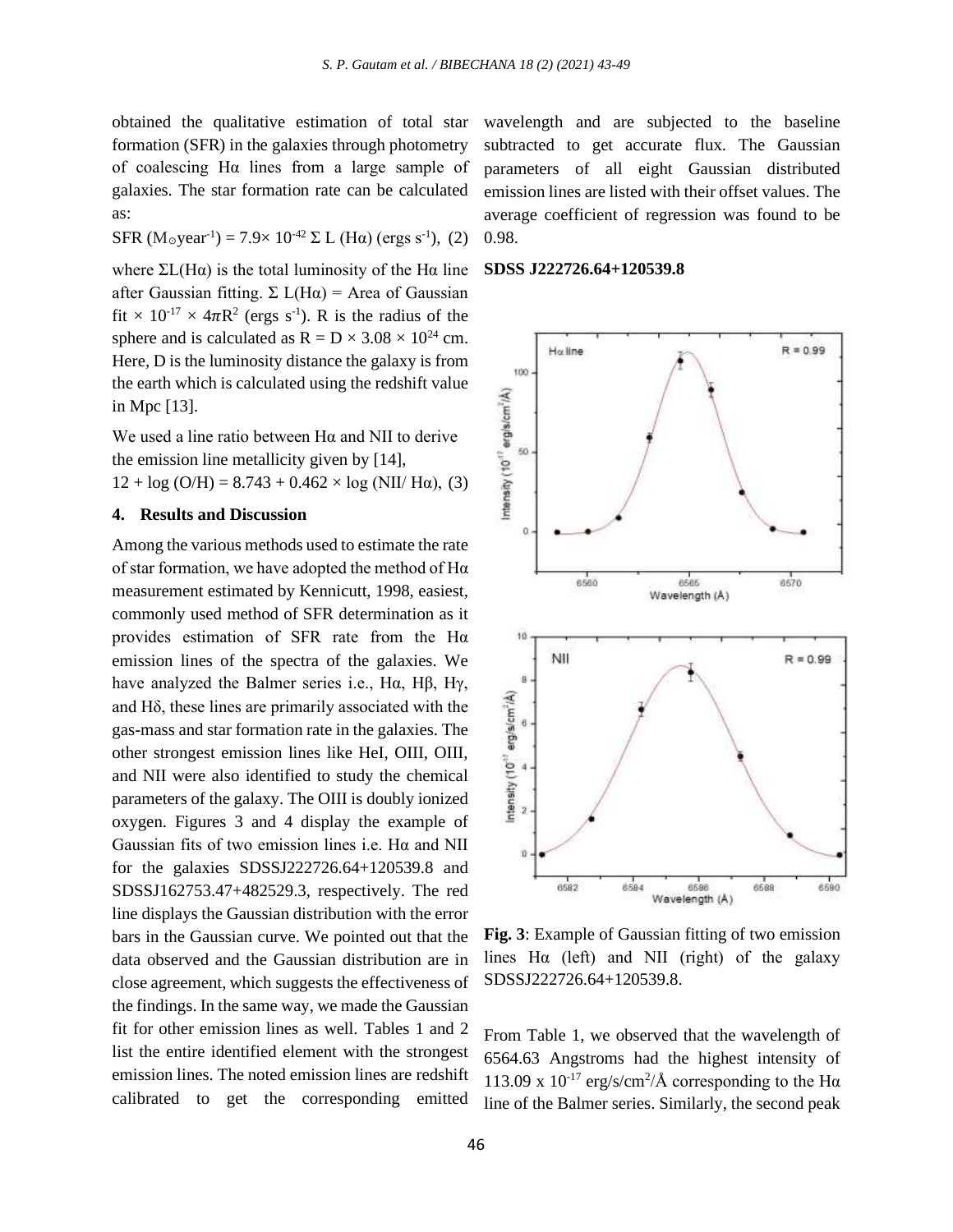had an intensity of 103.05 x  $10^{-17}$  erg/s/cm<sup>2</sup>/Å which corresponds to the doublet OIII lines. The intensity at 5877.24 Angstrom had a low value of 5.63 x  $10^{-17}$  $\text{erg/s/cm}^2/\text{\AA}$  which resembles the HeI emission line. For the calculation of the star formation rate, we used the formula described in Equation 2. Redshift value  $(z) = 0.0118$  from the catalog of Paudel et al. (2018) [11] was used to calculate the distance to the galaxy (D). We calculated the value of D as 49.17 Mpc. The star formation of the galaxy was found to be 0.010  $M<sub>o</sub>year<sup>-1</sup>$ . We also estimated the line ratio of Hα and Hβ. It was found to be 2.78, which is slightly less than the theoretical value ( $H\alpha/H\beta = 2.8$ ) [13] for the star-forming galaxies modeled by Dessauges-Zavadsky et al. [15]. The ratio of NII and

Hα was used to estimate the emission line and metallicity. Metallicity indirectly traces the history of star formation, demonstrating the stability of many of the galaxies' essential physical mechanisms, such as the expulsion of metals into the ISM by supernova and stellar winds, the deportation of gas through galactic outflows, and the accretion of gas from local environments in the galaxy [16]. The physical mechanism that controls the formation of stars and, most importantly, the evolution of galaxies can be understood by analyzing metallicity evolution in relation to the other essential properties of galaxies [16]. The value of emission line metallicity, calculated using Equation 3, was found to be 8.23 dex.

**Table 1:** Statistical parameters obtained from the Gaussian fit of the emission lines of the spectrum of the galaxy SDSSJ222726.64+120539.8.

| <b>Emissions</b> | Wavelength<br>(Å) | <b>Peak Intensities</b><br>$(10^{-17} \text{ erg/s/cm}^2/\text{\AA})$ | <b>FWHM</b><br>$\check{\mathbf{(A)}}$ | Area<br>$(10^{-17}$       | <b>Offset</b> | <b>R</b> -Square |
|------------------|-------------------|-----------------------------------------------------------------------|---------------------------------------|---------------------------|---------------|------------------|
|                  |                   |                                                                       |                                       | erg/s/cm <sup>2</sup> /Å) |               |                  |
| $H\delta$        | 4102.89           | 7.67                                                                  | 2.21                                  | 19.14                     | $-0.113$      | 0.97             |
| Hv               | 4341.69           | 18.32                                                                 | 2.32                                  | 47.26                     | $-0.424$      | 0.99             |
| $H\beta$         | 4862.69           | 40.64                                                                 | 2.84                                  | 40.64                     | $-0.348$      | 0.99             |
| <b>OIII</b>      | 4960.295          | 36.89                                                                 | 2.75                                  | 103.05                    | 0.142         | 0.98             |
| <b>OIII</b>      | 5008.24           | 103.05                                                                | 3.01                                  | 327.83                    | $-0.170$      | 0.99             |
| Hel              | 5877.24           | 5.63                                                                  | 3.74                                  | 23.29                     | 0.307         | 0.98             |
| $H\alpha$        | 6564.63           | 113.09                                                                | 3.77                                  | 458.81                    | $-0.319$      | 0.99             |
| <b>NII</b>       | 6585.27           | 8.68                                                                  | 3.77                                  | 35.63                     | $-0.041$      | 0.99             |



**Fig. 4**: Example of Gaussian fitting of two emission lines Hα (left) and NII (right) of the galaxy SDSSJ162753.47+482529.3.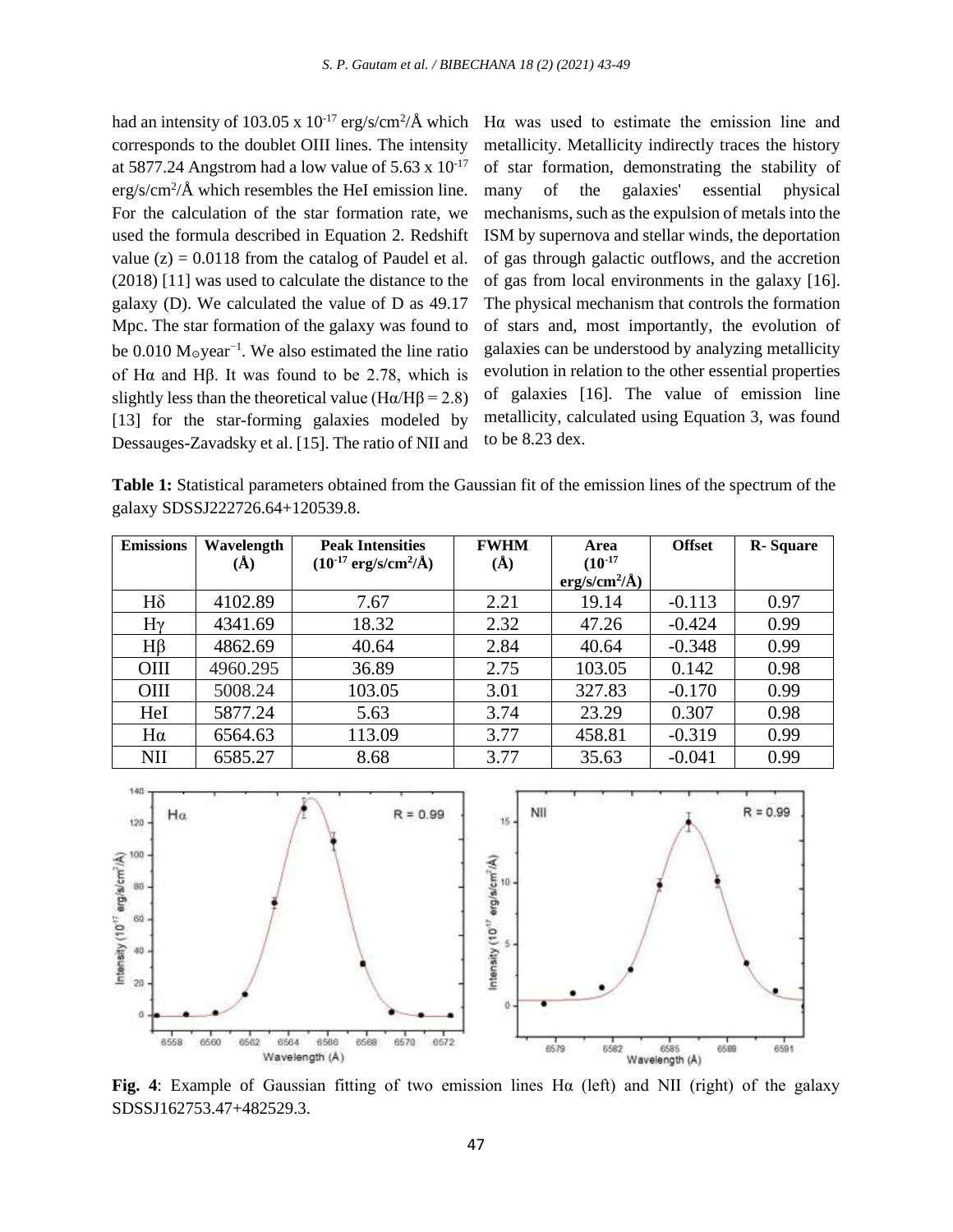#### **SDSS J162753.47+482529.3**

From Table 2, we noticed that the 4960.295 Angstrom had the highest intensity of  $142.12 \times 10^{-17}$  $\text{erg/s/cm}^2/\text{\AA}$  corresponding to the doublet OIII emission line. Similarly, the observed second peak had an intensity of 135.76 x  $10^{-17}$  erg/s/cm<sup>2</sup>/Å which corresponds to the H $\alpha$  line. The intensity had a low value of 8.65 x  $10^{-17}$  erg/s/cm<sup>2</sup>/Å which belongs to the Hδ line. In a similar way as in the previous galaxy, the formula described in equation 2 was to

find the star formation rate of this galaxy. The distance (D) to the galaxy was estimated to be 55.83 Mpc using redshift value  $z = 0.0134$  [11]. The star formation rate of the galaxy was found to be 0.016  $M<sub>o</sub>$  year<sup>-1</sup>. The line ratio between Hα and Hβ for this galaxy was 2.85, which is estimated to be slightly greater than the theoretical value ( $H\alpha/H\beta = 2.8$ ), which is due to internal extinction. The emission line metallicity for this galaxy was also calculated using Equation 3 and was found to be 8.7 dex.

| galaxy SDSSJ162753.47+482529.3. |  |                                      |  |      |  |                                   |  |  |
|---------------------------------|--|--------------------------------------|--|------|--|-----------------------------------|--|--|
| Emissions                       |  | Wavelength   Peak Intensities   FWHM |  | Area |  | <b>Offset</b>   <b>R</b> - Square |  |  |

**Table 2:** Statistical parameters obtained from the Gaussian fit of the emission lines of the spectrum of the

| <b>Emissions</b> | wavelength<br>$(\dot{A})$ | <b>Peak Intensities</b><br>$(10^{-17}$<br>erg/s/cm <sup>2</sup> /Å) | F WHIM<br>$(\dot{A})$ | Area<br>$(10^{-17}$<br>$erg/s/cm2/\AA)$ | <b>UIISET</b> | K-Square |
|------------------|---------------------------|---------------------------------------------------------------------|-----------------------|-----------------------------------------|---------------|----------|
| $H\delta$        | 4102.89                   | 8.65                                                                | 2.16                  | 26.93                                   | $-0.114$      | 0.98     |
| $H\gamma$        | 4341.69                   | 18.56                                                               | 3.86                  | 112.57                                  | $-0.576$      | 0.94     |
| $H\beta$         | 4862.69                   | 47.64                                                               | 3.08                  | 161.71                                  | $-0.234$      | 0.99     |
| <b>OIII</b>      | 4960.295                  | 46.50                                                               | 2.82                  | 142.94                                  | 0.245         | 0.99     |
| <b>OIII</b>      | 5008.24                   | 142.12                                                              | 2.94                  | 449.64                                  | $-0.113$      | 0.99     |
| HeI              | 5877.24                   | 7.30                                                                | 3.61                  | 27.04                                   | 0.041         | 0.95     |
| $H\alpha$        | 6564.63                   | 135.76                                                              | 3.79                  | 549.59                                  | 0.386         | 0.99     |
| <b>NII</b>       | 6585.27                   | 14.89                                                               | 3.96                  | 60.58                                   | 0.097         | 0.99     |

#### **5. Conclusion**

In this paper, we performed the Gaussian fit of the strongest emission lines from the spectrum archived from the SDSS server of two dwarf galaxies namely SDSSJ222726.64+120539.8 and SDSSJ162753.47+482529.3 to estimate the star formation rate, line ratio of Hα and Hβ, and emission-line metallicity of the galaxies. In both of the galaxies, the FWHM value corresponding to each element was below 4 Å. This shows that the observed characteristic lines are in close agreement with Gaussian fits. Also, we calculated the star formation rate from their Hα measurement as 0.010  $M<sub>o</sub> year<sup>-1</sup>$  and 0.016  $M<sub>o</sub> year<sup>-1</sup>$  (indicating low star formation rate) and the metallicity as 8.23 dex and

8.7 dex for SDSSJ222726.64+120539.8 and SDSSJ162753.47+482529.3, respectively. In the future, the star formation rate will be estimated using FUV measurement and compared with these results. In addition, a photometric study of these galaxies will be carried out in order to observe other physical and morphological properties based on previous models.

#### **Acknowledgment**

We would like to acknowledge D.N. Chhatakuli, Ph.D. Scholar, Central Department of Physics, Tribhuvan University, for sharing his knowledge in this work. His previous studies inspired us to work in this field. We are also thankful to Sanjay Paudel, Centre for Galaxy Evolution Research, Department of Astronomy, Yonsei University,